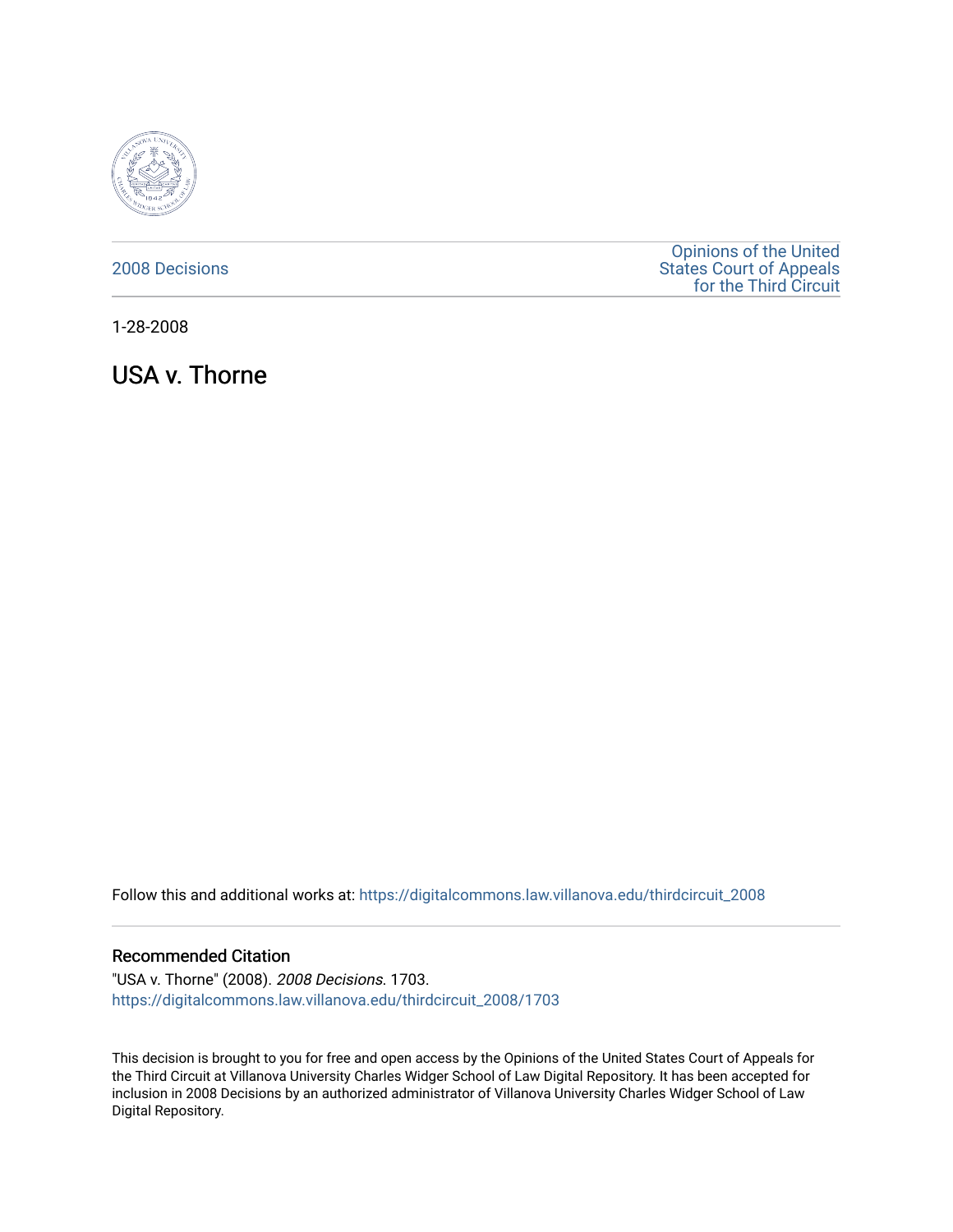## NOT PRECEDENTIAL

# UNITED STATES COURT OF APPEALS FOR THE THIRD CIRCUIT

 $\overline{a}$ 

 $\overline{a}$ 

 $\overline{a}$ 

 $\overline{a}$ 

 $\overline{a}$ 

 $\overline{a}$ 

 $\overline{a}$ 

No. 06-3312

#### UNITED STATES OF AMERICA

v.

WILLIAM THORNE,  $a/k/a$ G LOVE

William Thorne, Appellant

Appeal from the United States District Court for the District of New Jersey (D.N.J. Crim. No. 06-cr-156) District Judge: The Honorable Joel A. Pisano

Submitted Under Third Circuit LAR 34.1(a) November 30, 2007

Before: BARRY, FUENTES, Circuit Judges, and DIAMOND,<sup>\*</sup> District Judge

(Opinion Filed: January 28, 2008)

OPINION

The Honorable Paul S. Diamond, United States District Judge for the Eastern District \* of Pennsylvania, sitting by designation.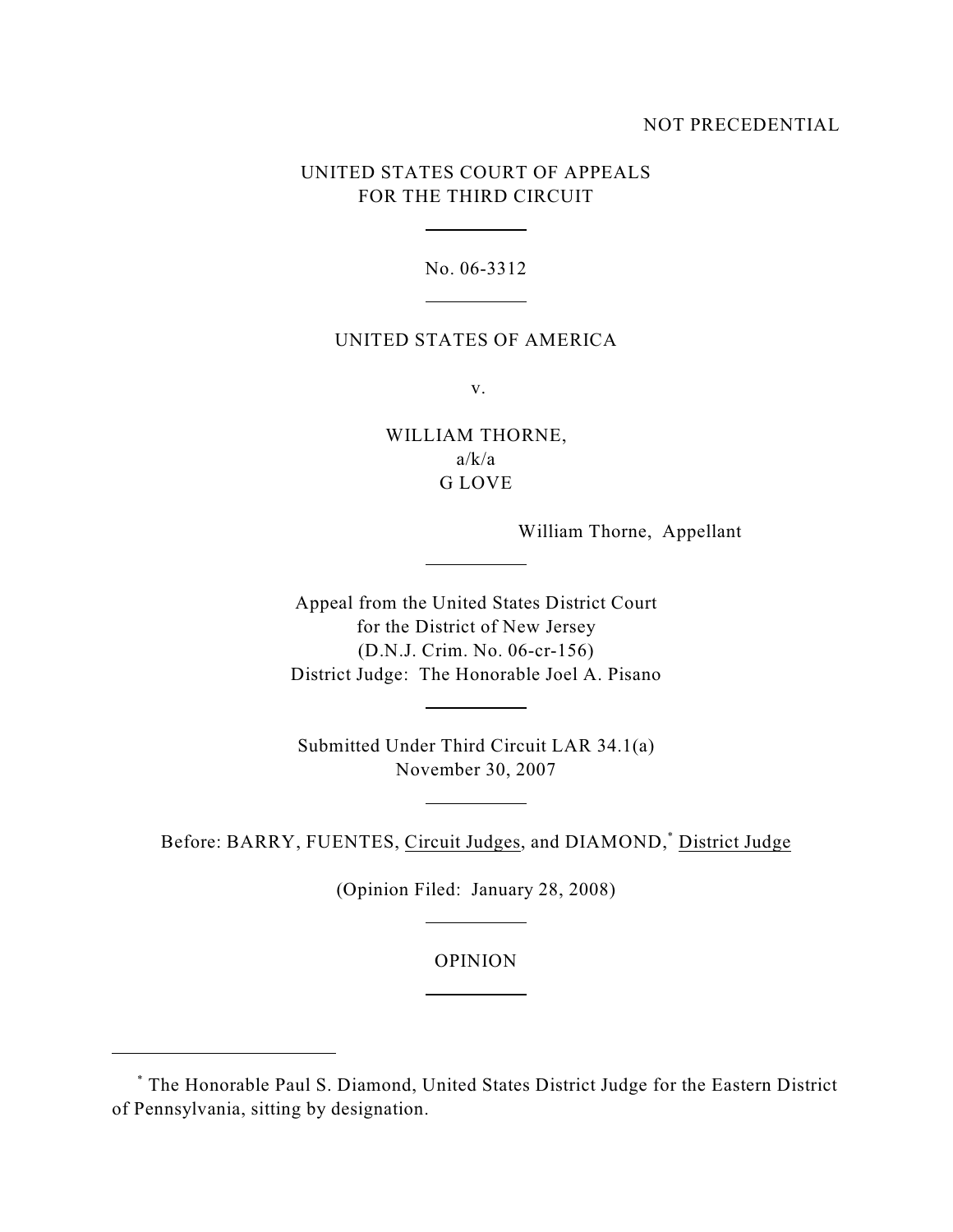## DIAMOND, District Court Judge

William Thorne appeals the sentence imposed on him by the New Jersey District Court following his eighth felony drug conviction. We affirm.

**I.**

On March 3, 2006, Thorne pleaded guilty to distribution and possession with intent to distribute approximately twenty-six grams of crack cocaine. 21 U.S.C. § 841(a)(1). Because this was Thorne's eighth such conviction, the District Court designated him a career offender under the Sentencing Guidelines, with a base offense level of 34. U.S.S.G. § 4B1.1(b)(B). The Court then decreased that level by three points -- to 31 - for acceptance of responsibility. U.S.S.G. § 3E1.1. Thorne's criminal history category was VI, and his advisory Guidelines sentence ranged between 188 to 235 months. On June 28, 2006, the District Court sentenced Thorne to a term of 200 months imprisonment. Thorne filed a timely notice of appeal from that sentence.

Thorne contends that: 1) his classification as a career offender resulted in a Guidelines calculation that was excessive; 2) the District Court erred in refusing to consider the disparity between the Guidelines' treatment of crack cocaine and powder cocaine; 3) the District Court failed to give "meaningful consideration" to the factors set out in 18 U.S.C. § 3553(a).

### **II**

We have jurisdiction under 28 U.S.C. § 1291 and 18 U.S.C. § 3742(a). We review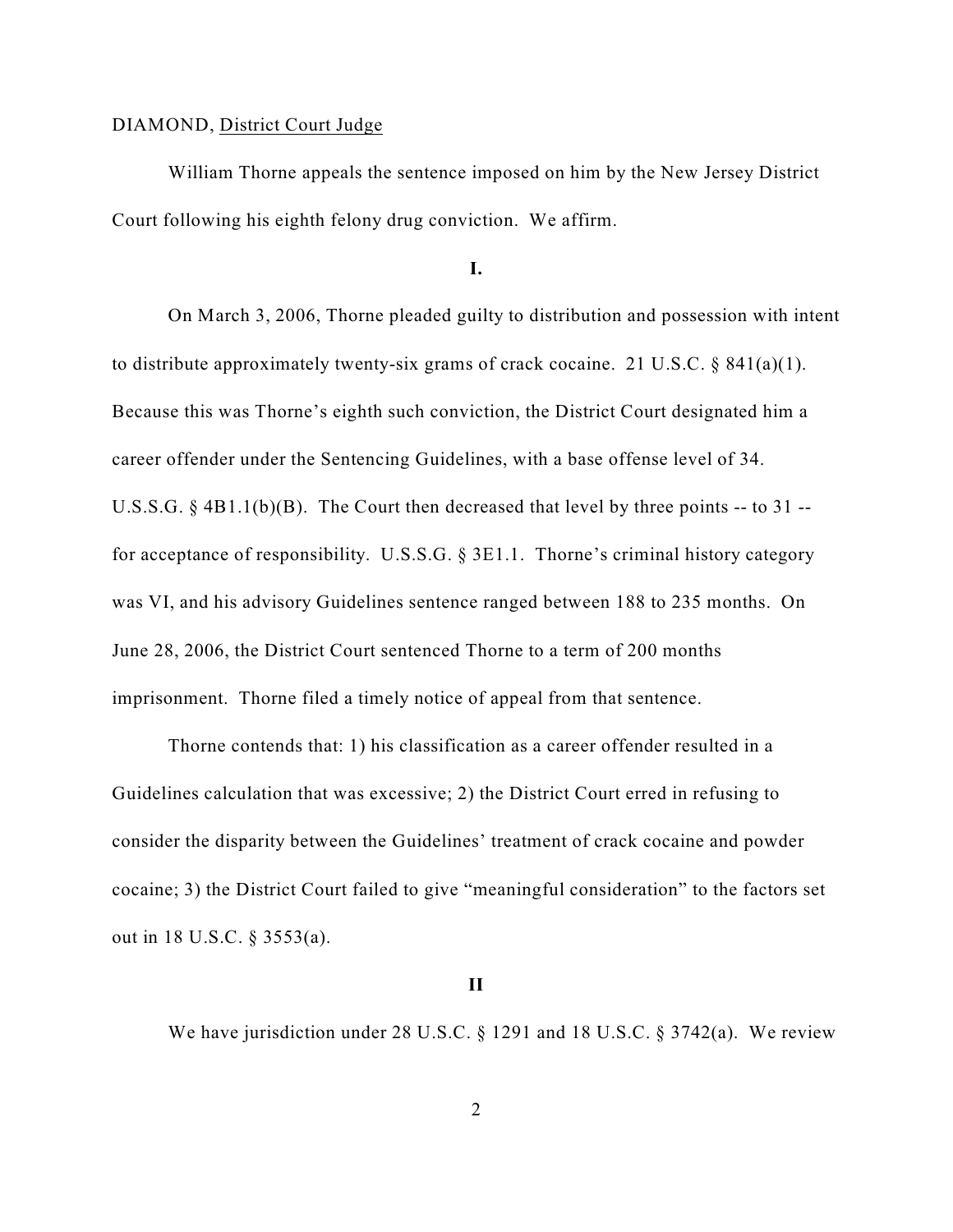Thorne's sentence for reasonableness. United States v. Booker, 543 U.S. 220, 261 (2005); United States v. Cooper, 437 F.3d 324, 327 (3d Cir. 2006).

#### **III**

The Guidelines require a defendant's classification as a career offender if at the time he committed the subject offense he was at least eighteen years old, the offense was a felony involving either violence or a controlled substance, and the defendant had at least two prior felony convictions involving violence or a controlled substance. U.S.S.G.

 $§$  4B1.1(a).

It is undisputed that Thorne meets these criteria. He was forty at the time of his guilty plea in this case -- his eighth felony drug conviction. The District Court thus properly calculated Thorne's sentence according to the career offender provision of the Guidelines. Thorne contends that the "shortcomings of the career offender provision" resulted in an inappropriate Guidelines calculation. (Appellant's Br. 14.) Thorne does not elaborate on what he believes those "shortcomings" may be, nor are they apparent to us. Accordingly, we cannot say that Thorne's Guidelines calculation was inappropriate.

#### **IV**

Also meritless is Thorne's contention that the District Court improperly refused to consider the Guidelines' disparate treatment of crack cocaine and cocaine. First, the contention is beside the point. Thorne's Guidelines sentence was determined by his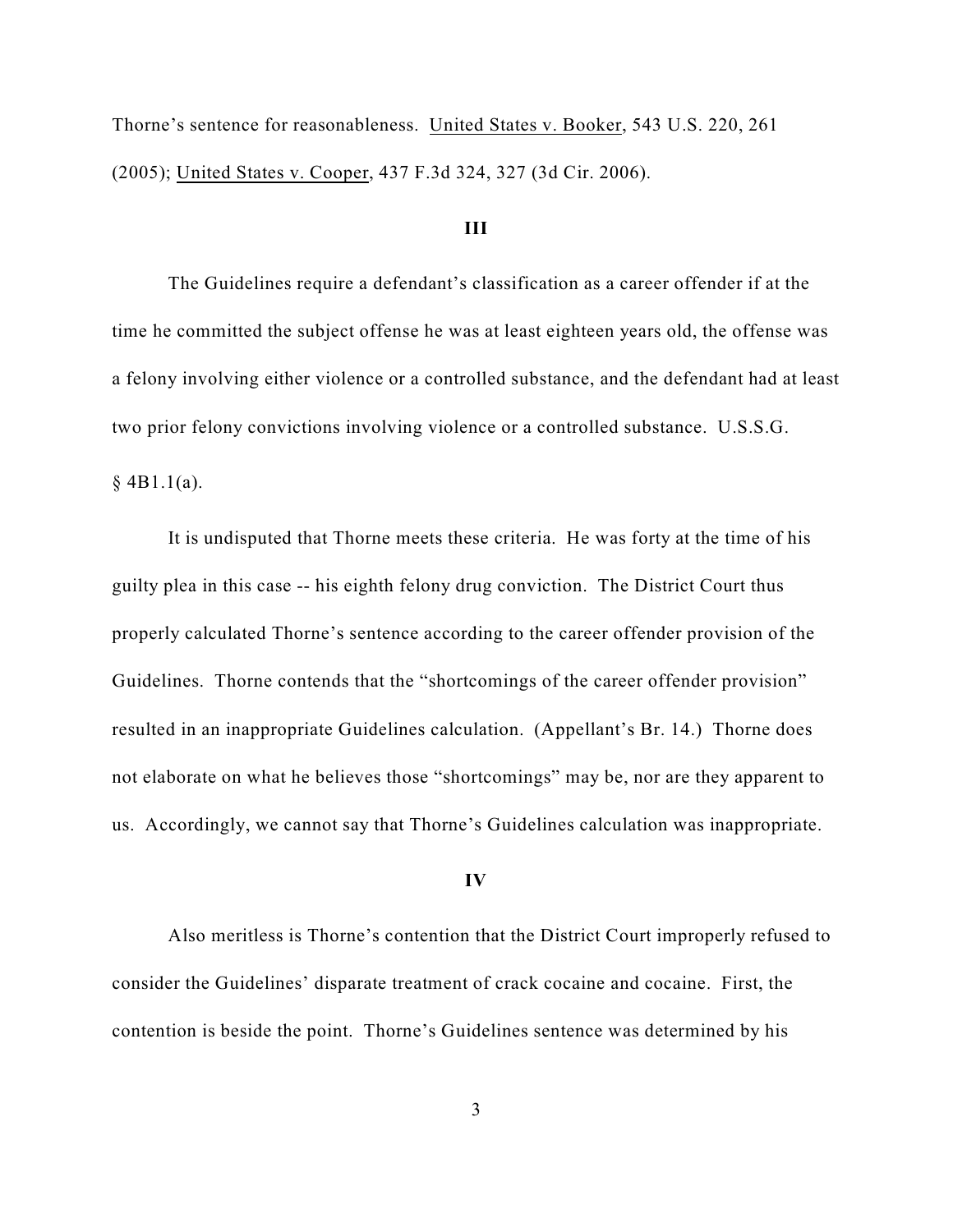designation as a career offender, not by his possession of crack cocaine. In any event, the record demonstrates that the District Court recognized its "discretion not to sentence in accordance with the guidelines." (A35.) See United States v. Gunter, 462 F.3d 237, 248- 49 (3d Cir. 2006) (district courts may consider disparity between the Guidelines treatment of crack cocaine and cocaine as a factor in the sentencing process); see also Kimbrough v. United States, No. 06-6330, S.Ct. 2007 WL 4292040, at \*5 (U.S. December 10, 2007).

**V**

Finally, we conclude that the District Court properly considered the factors set out in 18 U.S.C. § 3553(a). In Gunter, we set out the post-Booker procedures that district courts must follow when imposing sentence. 462 F.3d at 247. Although Thorne's sentencing preceded by three months our decision in Gunter, the District Court nonetheless followed appropriate procedures. The Court first calculated the advisory Guidelines sentence. (A35.) The Court did not consider Guidelines departure motions because none were filed. (A35.) Finally, the Court considered variances from the Guidelines in accordance with the factors set out in  $\S$  3553(a).

The Court first considered the nature and circumstances of Thorne's crime and his history and characteristics. See §  $3553(a)(1)$ . It described the offense as a "garden" variety distribution of 26 grams of crack cocaine by a defendant . . . who has demonstrated a history through his entire life of being a drug dealer." (A35-36.)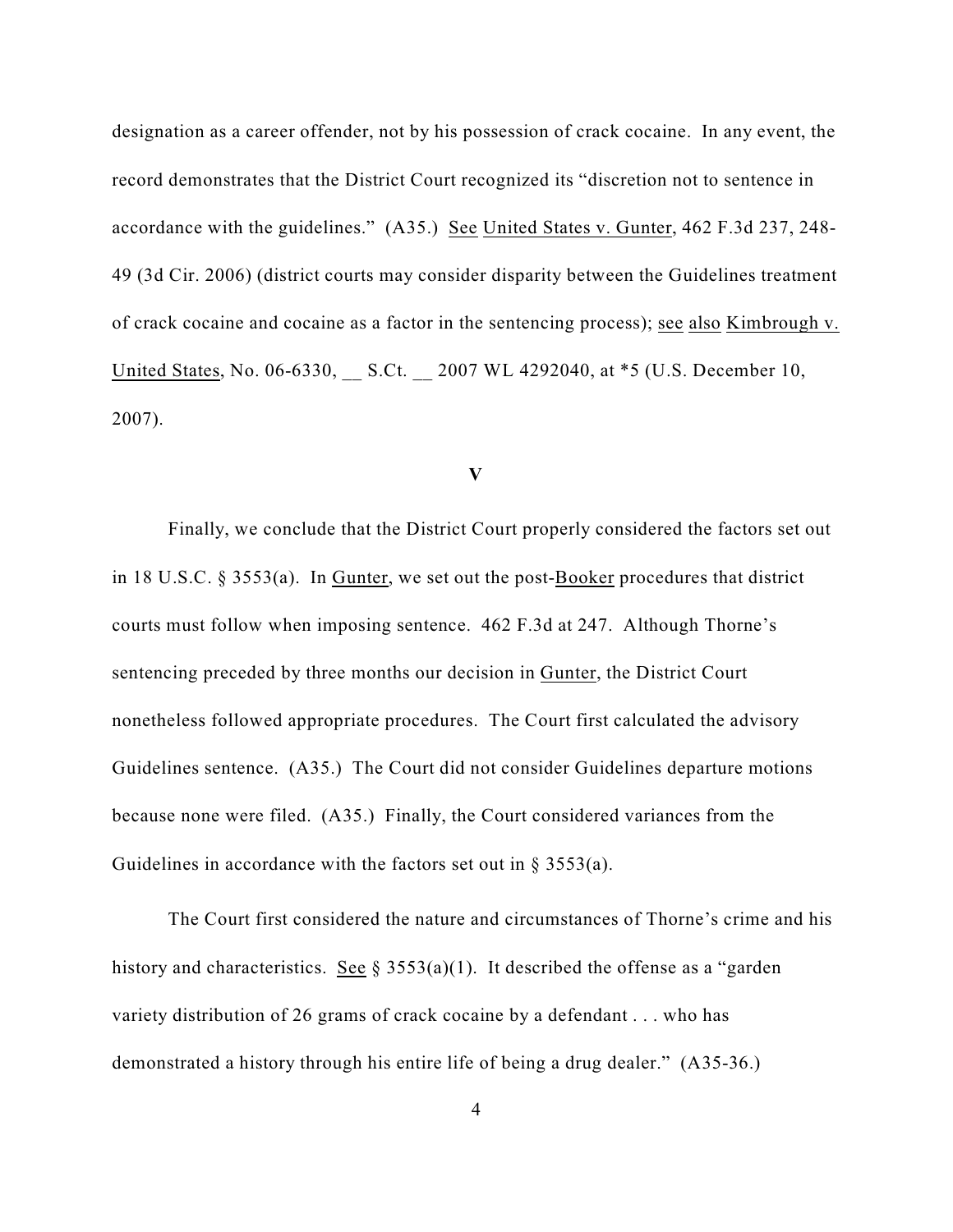Pursuant to  $\S 3553(a)(2)$ , the Court emphasized that this offense was Thorne's eighth felony drug conviction, and that "seven other sentences have done nothing to deter him from further criminal conduct." (A36-37.) The Court also recognized the need to "protect the community from Thorne" and his continual drug dealing. (A37.) Given Mr. Thorne's age and circumstances, the Court determined that Thorne did not need any special educational or vocational training.  $(A37-38)$  Pursuant to § 3553(a)(3), the Court then considered the kinds of sentences available, and ruled (correctly, in our view) that the Guidelines' career offender provision applied to Thorne. (A38.) Finally, the Court discussed Thorne's personal characteristics, such as his role as a father, and the support he received from his fiancee and daughter. (A39.)

Having applied these criteria to Thorne, the District Court imposed a sentence of 200 months incarceration. Thorne protests that the Court's  $\S$  3553(a) analysis was impermissibly "abbreviated." (Appellant's Br. 42.) We have held, however, that sentencing courts need not engage in extended disquisitions respecting the § 3553(a) factors to give them "meaningful consideration." United States v. Vargas, 477 F. 3d 94, 101 (3d Cir. 2007). Rather, we require only that " 'the record makes clear the court took the factors into account in sentencing.' " Id. (quoting Cooper, 437 F.3d at 329). The record confirms that the District Court adequately considered the factors set out in § 3553(a). Accordingly, we reject Thorne's contention that the Court failed to give the factors "meaningful consideration."

5